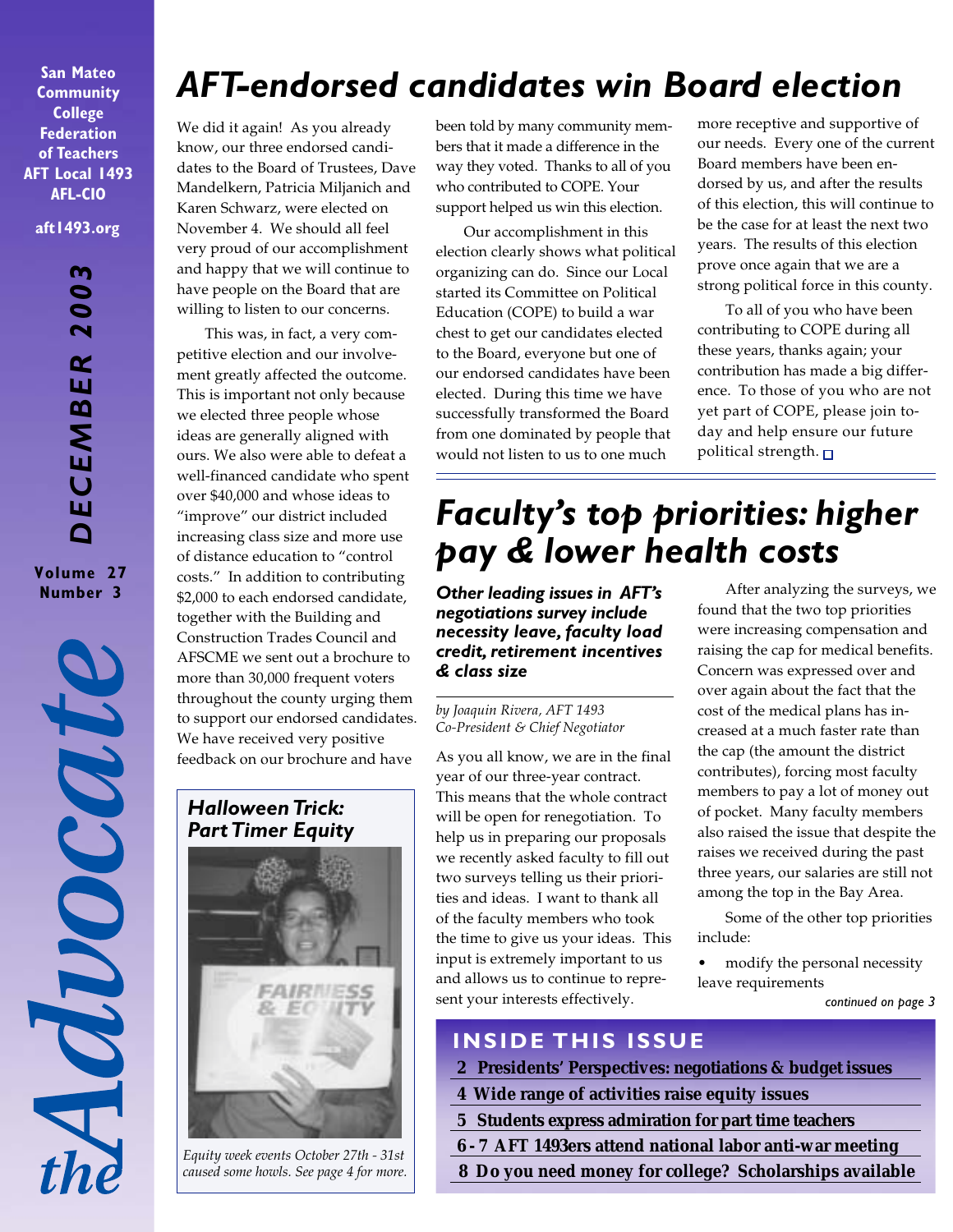## *DECEMBER 2003* 200 DECEMBER

### **San Mateo Community College Federation of Teachers AFT Local 1493, AFL-CIO**

1700 W. Hillsdale Blvd. San Mateo, CA 94402 (650) 574-6491 aft1493.org

**Editor** Eric Brenner, Skyline, x 4177

**Editorial Board** Eric Brenner, Skyline, x 4177 Dan Kaplan, x 6491

**Co-Presidents**

Katharine Harer, Skyline, x 4412 Joaquin Rivera, Skyline, x 4159

**Vice President** Ernie Rodriguez, Cañada, x 6785

**Secretary** George Goth, Skyline, x 4390

**Treasurer** Anita Fisher , CSM, x6383

### **Chapter Chairs**

Chip Chandler, Skyline, x 4286 Teeka James, CSM, x6390 Yaping Li, CSM, x6338 Romelia Thiele, Cañada, x3211

### **Executive Committee Reps.**

Nina Floro, Skyline, x 4414 Rick Hough, Skyline, x 4193 Anne Nicholls, Cañada, x 3293 Karen Olesen, Cañada, x 3415 John Searle, CSM, x6607

### **Part-timers Reps.**

Victoria Clinton, CSM, x 6492 Hari Costarides, Cañada, x6889x9127 Norman Prince, Skyline, x6889x9358

**Chief Grievance Officer** John Kirk, CSM, x 6386

**Executive Secretary** Dan Kaplan, x 6491 kaplan@smccd.net

⊕੶⊜

### *PRESIDENTS' PERSPECTIVES PRESIDENTS' PERSPECTIVES*

### *Board election success; now on to negotiations & budget issues*

*by Katharine Harer and Joaquin Rivera, AFT 1493 Co-Presidents*



Congratulations are in order to Karen Schwarz, Pat Miljanich and Dave Mandelkern, the three candidates endorsed by the AFT, who were victorious in the SMCCCD Board of Trustees election on November 4th. It is a very positive sign for future relations between the District and faculty that the two incumbents, Schwarz and Miljanich, and new Board member, Mandelkern, will be representing our district. As we prepare for new contract negotiations during this period of severe budget deficits, a faculty-friendly Board who will listen to its teachers and take our issues seriously is a necessity if we are going to move forward on a wide range of issues from salary and benefits' needs, to class size maximums and teaching loads, to policies and working conditions around distance learning — to name just few of the concerns faculty have raised.

### **Ending balance \$ goes to colleges to add classes?**

In the last *Advocate* we asked some pertinent questions about ending balances, which at the start of the fall semester were reported to be in triple digits at the three colleges. Given the hundreds of class sections cut from the schedule forcing record numbers of students away from our doors, and the serious impact on part-time instructors who either lost sections or entire teaching assignments, we were concerned about where this "extra" money would go. We've since found out that Chancellor Galatolo's policy is to give the Presidents and VPs at each of the colleges the decision-making authority regarding how these funds are used. It is our understanding that the bulk of the money has been "reinvested", adding back class sections taught by part-time faculty and, to a lesser extent, limited funds were applied to programs that had been cut to the bone. The AFT feels strongly that, whenever possible, faculty should be involved in this decision-making process, and the details of these decisions at each campus should be communicated to faculty, students and staff. We encourage you to talk to your administration, either through your Senate or on your own, to ask that a full accounting of these decisions be made public to your entire college community.

### **State Cuts Lead to Huge Enrollment Drops**

*continued on next page* From a larger perspective, the California community college system is one of the most underfunded in the nation. We're still waiting to see what our new Governor, *the Kindergarten Cop*, will do about resuscitating education in the state. In case you haven't seen these figures, an *S.F. Chronicle* article on November 5, 2003 stated the following: "California's community colleges have lost about 90,700 students over the past year — a 5.3 percent enrollment drop...City College of San Francisco's enrollment dropped 2.1 percent, Contra Costa ... 11.9 percent, Peralta...5.1 percent, College of Marin...4.5 percent and **San Mateo...droppped 7 percent.**" A recent memo from the State Chancellor's office reports that: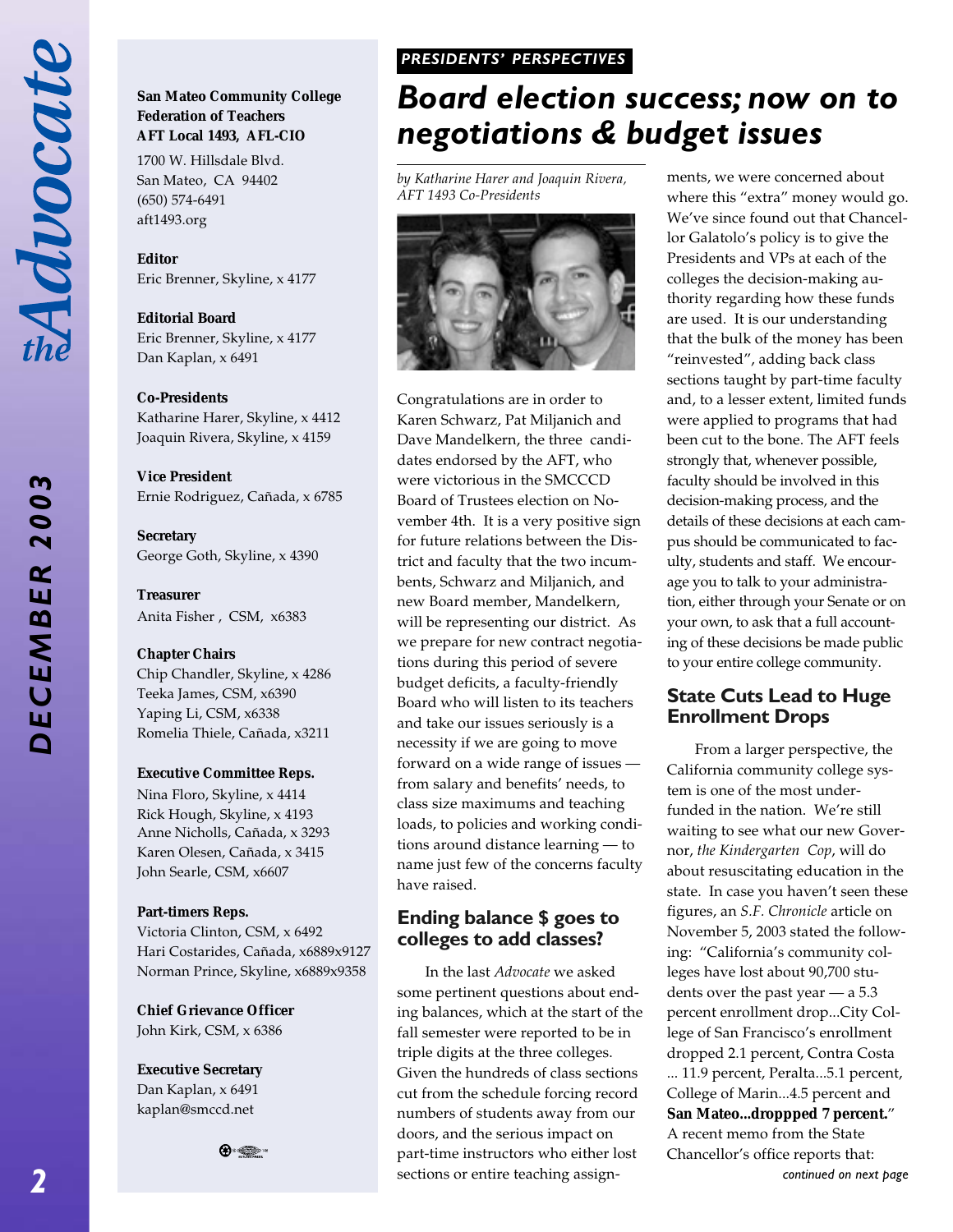# *DECEMBER 2003* DECEMBER 200

Advocate

### *Presidents' Perspectives*

*continued from previous page*

"...this fall, with additional budget cuts, the system has estimated that the number of students now being denied access exceeds **170,000.** In more budget news, there are rumors about mid-year funding cuts to UCs and CSUs but K-12 and community colleges may be spared, according to Tom Nussbaum, State Chancellor. Because General Fund revenue is running stronger than previously expected, the Legislative Analyst's Office estimates that the minimum guarantee under Proposition 98 may be \$1 billion higher than previously forecast. At the same time, the CFT and many other community college advocates are fighting for our fair share of the Prop. 98 split with K-12 districts. Our share should be closer to the statutory level of 10.93% than to the 10.2% level over the last few years. In the 2003-04 budget, the community college share is only 9.6%.

### **No corporate bookstores**

Returning to our own backyard, the question of privatization of our college bookstores has not gone away. In fact, last spring when the Senate and the union heard that the District had sent out a "Request for Proposals" responded to by Barnes & Noble and Follett's corporations, which operate bookstores on a number of college campuses, as well as by our current bookstore management, we asked that the faculty be given more input into the decision of whether to go with privatization. As a result, a District committee was formed representing all constituencies. They have been meeting to review the RFPs as well as to look at other relevant data. Senate appointees on this committee are: Karen Olesen at Canada, Tom Diskin at CSM, and Jim Bowsher and Nick Kapp at Skyline. Forums have been held at CSM and Canada, and one is scheduled for December 3rd at Skyline. Additionally, a survey is being prepared that will be available online to solicit faculty input. Ultimately, the committee will recommend to the Chancellor and the Board the future direction of the bookstore. The commitee plans to invite all proposed bookstore companies to a Q & A session in early February 2004.

The AFT's position on this issue is clear: we do not support "outsourcing" or privatization of services on our campuses. There are labor rights as well as quality of service issues that result from privatizing services and bringing in large corporations to replace independent, local providers. We want to see our current independent bookstores given the financial support and decision-making authority that they need in order to make our bookstores up-to-date and efficient. We believe that with financial support and direction, working in collaboration with our current bookstore management, we can solve any problems that we have experienced in the past and we will avoid corporatization.

### **Health costs increasingly cut into employees income**

On a final note, see the article on page 1 about the results of the contract negotiation surveys. We will be compiling an initial proposal to the District over the next period and appreciate all of your ideas and input. Be aware that ongoing increases in the costs of benefits will put enormous pressures on the negotiations process. Each year since the early 90's, benefits' costs to employers have increased in the double-digits; this year the estimate is a more than 14% increase. PERS has already dropped many plans because they are too costly, and most of us in the District have either been funneled into Blue Shield or have stuck with Kaiser. This January, faculty members with one dependent covered by the health insurance will have to pay at least \$43.84 per month out of pocket while members with two or more dependents will have to pay at least \$227 per month. The national picture reflects a similar situation shrinking choices, higher deductibles and battles between workers and employers as employers try to shift more

of the costs onto working people, thus lowering even further the purchasing power of our paychecks.

This situation will escalate as long as employer-sponsored health insurance remains the norm in this country. The obvious solution is to move to a single-payer health care system such as exists in Canada and Great Britain. Canadians spend \$1600 per person annually for health care compared to about \$6000 per U. S. resident. According to the *New England Journal of Medicine*, administrative costs make up 31 percent of the total health-care costs in the U.S. compared to 1.3 percent in Canada. The AFT negotiations team will be working to contain the costs to faculty of benefits' increases, but keep in mind that this issue is bigger than our district — just this month 70,000 supermarket workers went out on strike in Southern California to protest proposed cuts to benefits.  $\square$ 

### *Faculty Survey Results*

*continued from page 1*

- improve the faculty load credit allocations in several areas
- negotiate the  $2 + 2$  retirement incentive
- improve the post-retirement provisions in the contract
- eliminate the two hours per day requirement on campus
- reduce class size

For part-time faculty, in addition to improving compensation and medical benefits, other priorities include: pay for office hours and class preparation, strengthening seniority and priority for full-time jobs.

We will use your input to prepare our initial proposals. These will be presented to the AFT Executive Committee for their input and approval. We will then have another series of campus forums to share with you these proposals and to solicit your input one last time before they are formally presented to the District. Stay tuned.  $\Box$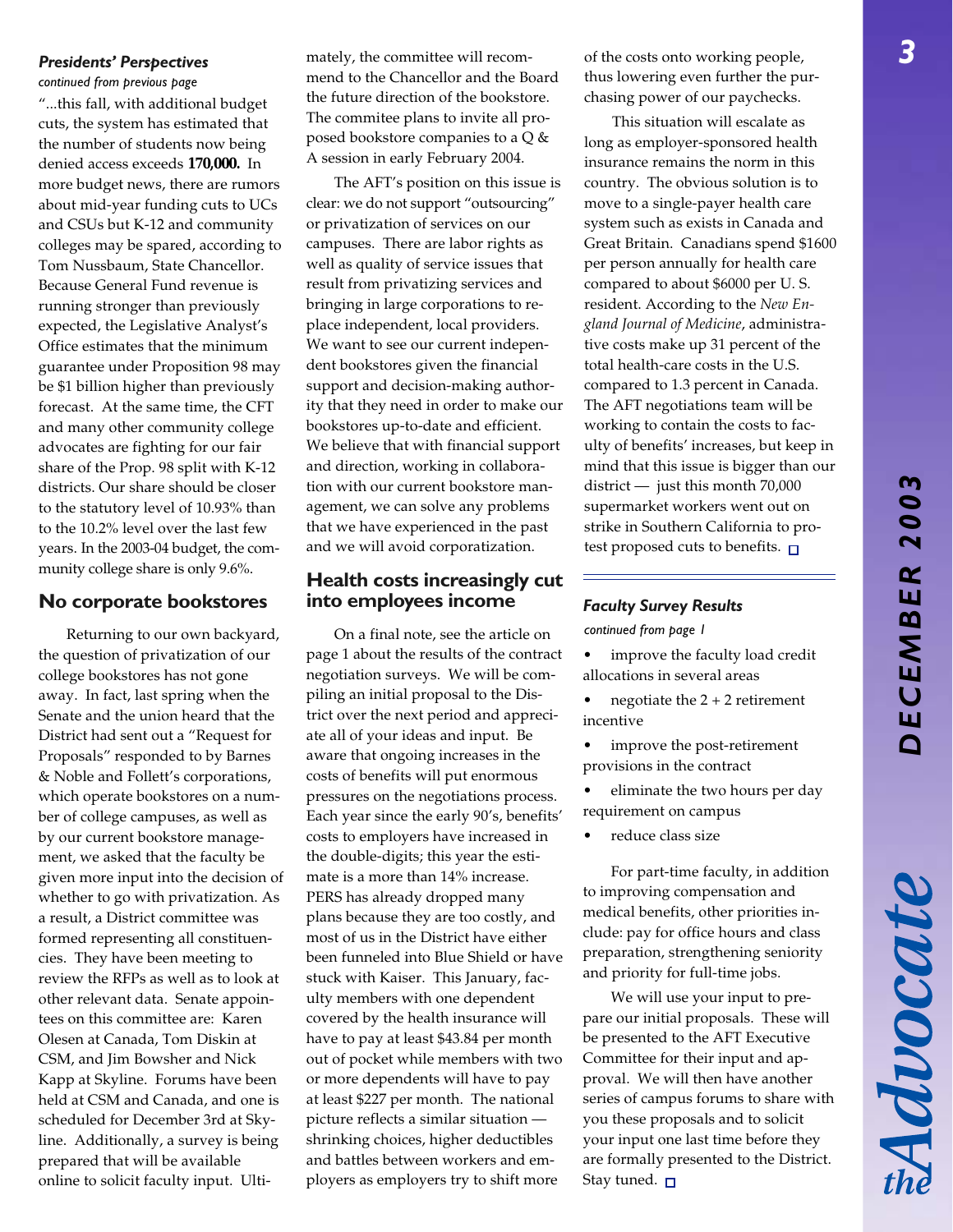*DECEMBER 2003*

DECEMBER 2003

## *Wide range of activities during Equity Week raise awareness of part timers' conditions*

*by Jenny Saarloos, Skyline*

At Skyline, maintenance workers in a white truck sported equity pins and exclaimed that all teachers deserve benefits. At tables near the flagpole, instructors informed the college community about teachers' working conditions. Students wore pins, filled out part-timer appreciation notes, and watched a new documentary in the cafeteria. Similar activities took place at CSM and Cañada.



*Sui Yuen, Chip Chandler, Joan Connors, Jenny Saarloos, Lucia Lachmayr and Maryjane Datson (left to right) were among Skyline faculty staffing information tables during Equity Week*



*Skyline part timer Jenny Saarloos sets up video showing of documentary on part timers' working conditions*

On Friday, at DeAnza College, at the Northern California Regional Equity event (hosted by COCAL, the Coalition of Contingent Academic Labor) City College of San Francisco Chancellor Phillip Day explained that equity for part-timers was not only morally correct, but that it was even cost efficient for the College. Assemblywoman Sally Leiter recommended that part-timers visit their legislators and write to them about their working conditions. Students were also encouraged to visit and write their legislators about the effects of budget cuts on their education. We were reminded that the squeaky wheel is the one that gets the oil.

Our campus community is united: administration, staff, students and faculty believe in

> the importance of our educational mission. There are many actions we can take to continue to let our voices be heard. We all need to plan to be in Sacramento for the next March in March. We must encourage students to take this action and work it into our curriculum. Thanks for the equity week support and see you in Sacramento! □



*A panel of speakers at the Northern California Regional Equity conference at DeAnza College on Friday, October 31 included CCSF Chancellor Phillip Day, Assemblywoman Sally Leiter and Foothill-DeAnza Chancellor Martha Kanter.*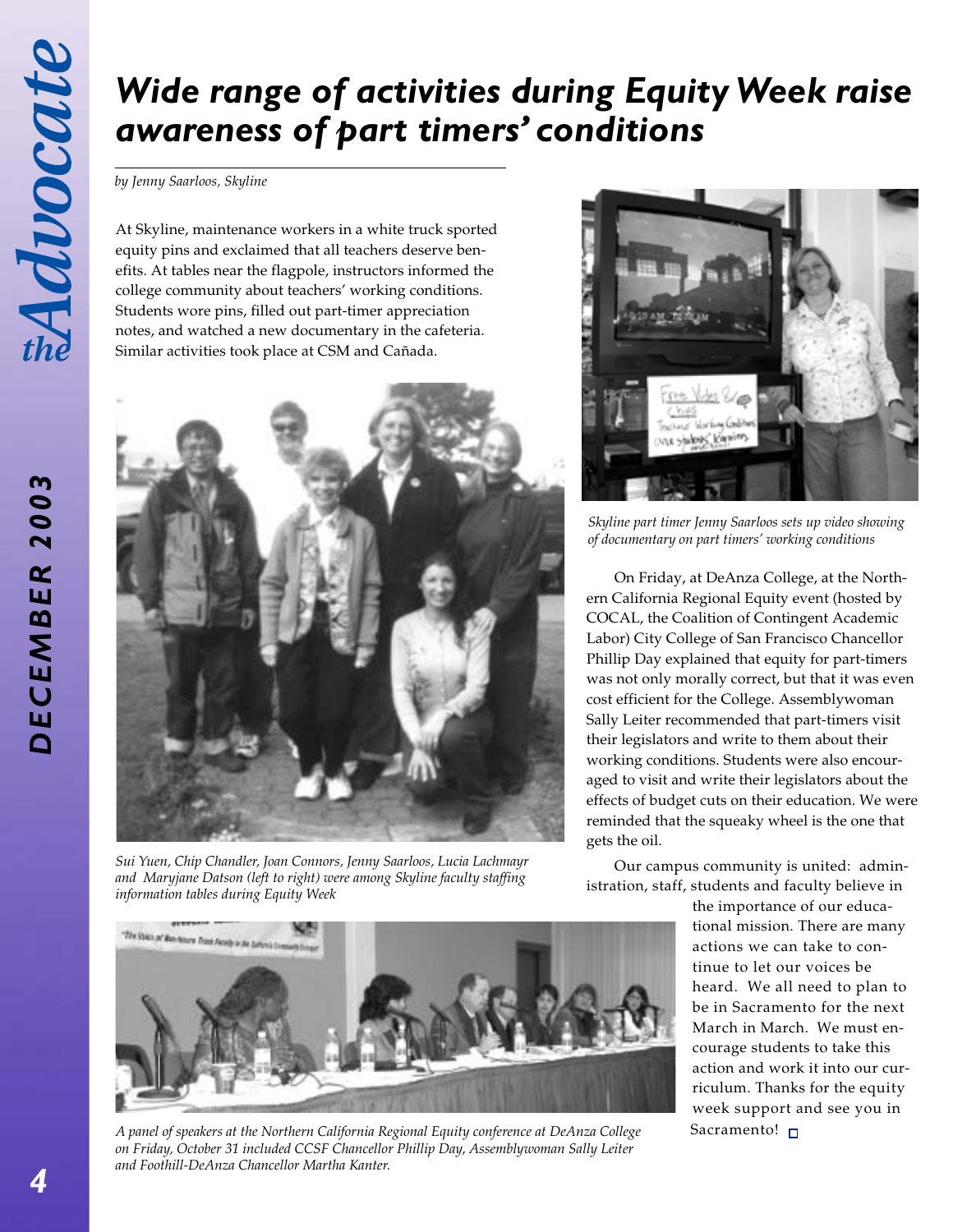# *DECEMBER 2003* DECEMBER 200

## *Students express admiration for part time teachers*

*Throughout Equity Week, students came to information tables at Cañada, CSM and Skyline and wrote brief thoughts about their part time instructors and the conditions under which they teach. Below are some excerpts from a variety of the students' comments.* -ed.

I appreciate my part-time teacher's work and I am appalled that they don't get the rights and benefits they deserve for their hard work.

Teachers go through so many years of schooling to be able to impart, to teach and to share with us. They should have all benefits. What would life be without them? They should be highly appreciated.

Our chemistry part-time teacher is a great teacher and is very patient. They won't give her full time, but she deserves it.

*Students at Cañada wrote their comments about part time teachers during Equity Week activities*

They give more for less. They do the same amount of work as other teachers yet they don't get what they deserve.

I appreciate the way they take their time to explain to their students, and they don't care if they don't get paid for extra students. They just want to help.

> I appreciated the way my part-time teachers spend the extra time to help their students. When students know their teachers care and are more than willing to help them, they become more confident in their abilities to get a good grade.

My part-time teacher puts a lot of effort towards his class. I think he should be appreci-

I appreciate my part-time instructor. He is fun, he makes the class enjoyable. He is the best teacher I've had.

I appreciate the effort they put into teaching and the fact that they don't give up on the battle of equality for teachers.

My part-time teacher is the best! She always explains everything very well. I suck at math, but she makes me feel more confident.

ated like the full-time teachers.

They are enthusiastic beside a lack of benefits. They are aware of the poor budget of California but they enjoy teaching.

I think my math teacher is one of the best teachers. He teaches very well and I have learned a lot from him. I think he should get a full-time job because he is an excellent teacher and he deserves it.  $\square$ 



*Part time instructor Roxanne Morgan presents an Equity Week trick or treat message*



*An attendee at the Northern California Regional Equity conference at DeAnza College*



Advocat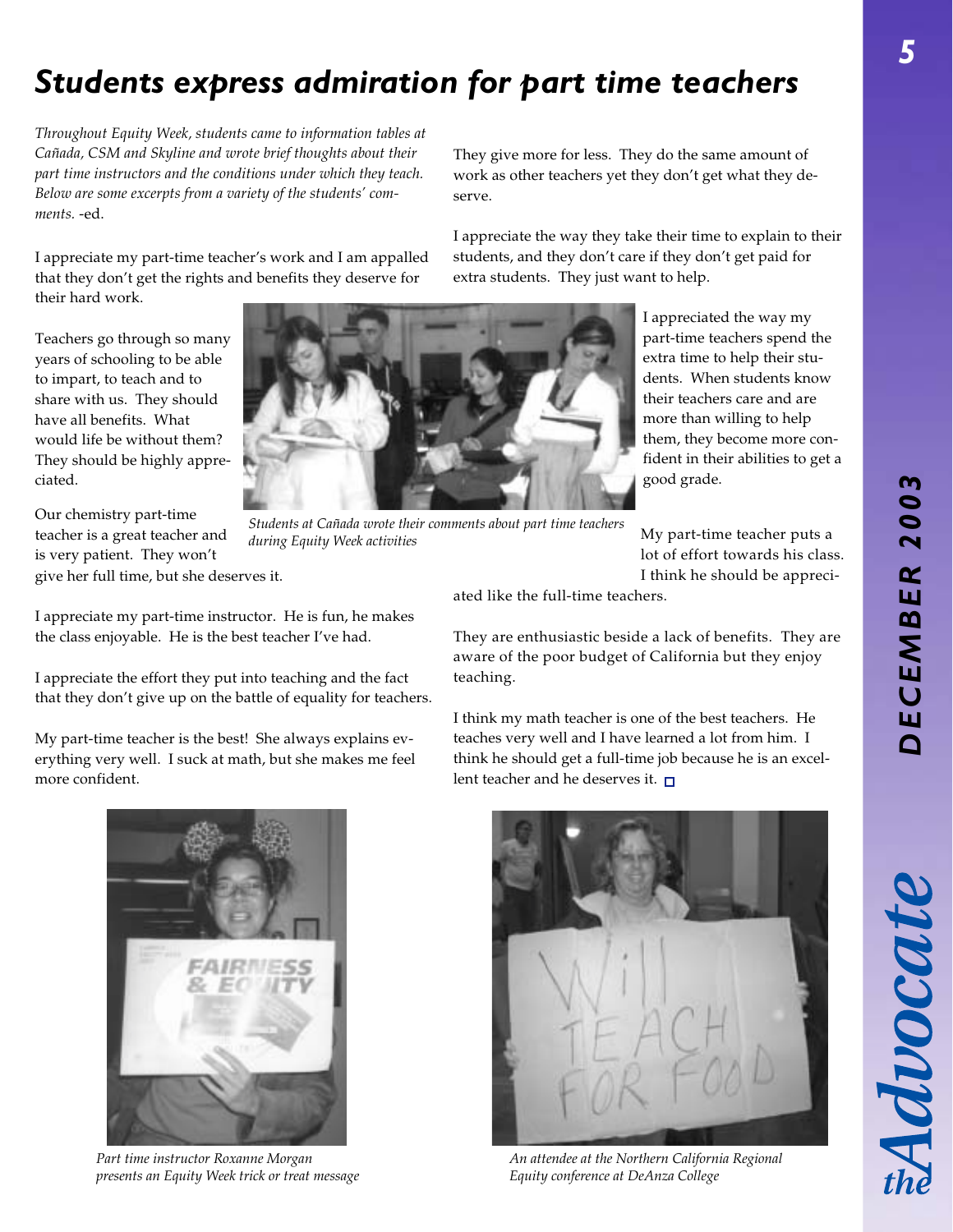## *AFT 1493ers attend national conference of labor unions against war in Iraq*

*by Katharine Harer, AFT 1493 Co-President*

"At what point does silence become complicity and ignorance become culpability?" When you hear this question, what's the first thing that comes to mind? Nazi Germany? The relocation of Japanese-Americans during World War II? You fill in the blank.

Bill Fletcher, Executive Director of TransAfrica and labor activist, began his keynote address at the U.S. Labor Against the War (USLAW) Assembly last month with this question. He followed it with another: "Our children will

ask us: 'Why did you not do anything about the atrocities in your name?'" He was, of course, speaking about our government's current occupation of Iraq and its "Permanent War" on terrorism. Fletcher made a strong case for labor's involvement in speaking up for justice for *all* people. In his view, the labor movement



*The California Federation of Teachers delegation to the U.S. Labor Against the War conference included AFT 1493 Co-President Katharine Harer (front row, 2nd from left) and Executive Secretary Dan Kaplan (back row, at right)*

"...should be the voice of the dispossessed, not just the defender of whoever is already organized."

### **Foreign policy affects working people at home**

Founded just after the U.S. declared war on Iraq, USLAW has been endorsed by growing numbers of labor unions and community organizations across the nation, including AFT 1493. The connections between U.S. foreign policy and the struggles of workers in this country were underlined time and time again at the three-day assembly in Chicago, hosted by the local teamsters' union. AFT 1493 Co-President, Katharine Harer, and Executive Secretary, Dan Kaplan, were proud to be among the over 200 participants representing over 100 organizations from across the country participating in the Labor Assembly Against the War in Chicago. Over 20 AFT members, representing more than 15 AFT Locals were among the attendees.

Another question posed by Fletcher echoed through the teamsters' union hall: "In whose interest is U.S. foreign policy being advanced?" The answer overwhelmingly was:

learned about the conditions facing Iraqi workers. With unemployment at 70% and factories and workplaces suffering from dangerously substandard conditions, Thomas told the Assembly that the law that Sadaam Hussein passed in 1987 making unions illegal has been maintained by the U.S. occupation force in Iraq! He said that organizing for workers' rights is perceived as an act of terror in U.S.- occupied Iraq. According to Thomas, "The Coalition Authority is not interested in democracy or workers' rights but wants to make Iraq conducive to privatization." Bacon showed a series of slides of workers and work sites; one shot stands out in my mind in which machine parts in a factory are being held together with twine.

### **Military families speak about poor treatment of U. S. troops in Iraq**

Some of the most important work of the Assembly took place in smaller task-force meetings on topics such as: Defending immigrants and communities of color; Defending social programs and the public sector; Defending civil liber*continued on next page*

this war and occupation are not in the interest of American working people who are suffering on a number of levels from the economic downturn exacted by the gross expenditure of funds to support the war and occupation; from the erosion of civil and workers' rights due to the U.S. Patriot Act and other policies and legislation enacted in the name of national security; from escalating public debt and decreased economic, social and personal security. And the list goes on...

### **Labor delegation returns from Iraq**

The Assembly heard from two members of a labor

delegation that had just returned from Iraq: Clarence Thomas, member of the Executive Board of ILWU Local 10 (based in San Francisco) and David Bacon, freelance journalist and member of the National Writers' Union. Thomas spoke about the "life-

changing" nature of this trip where he

DECEMBER 2003 *DECEMBER 2003*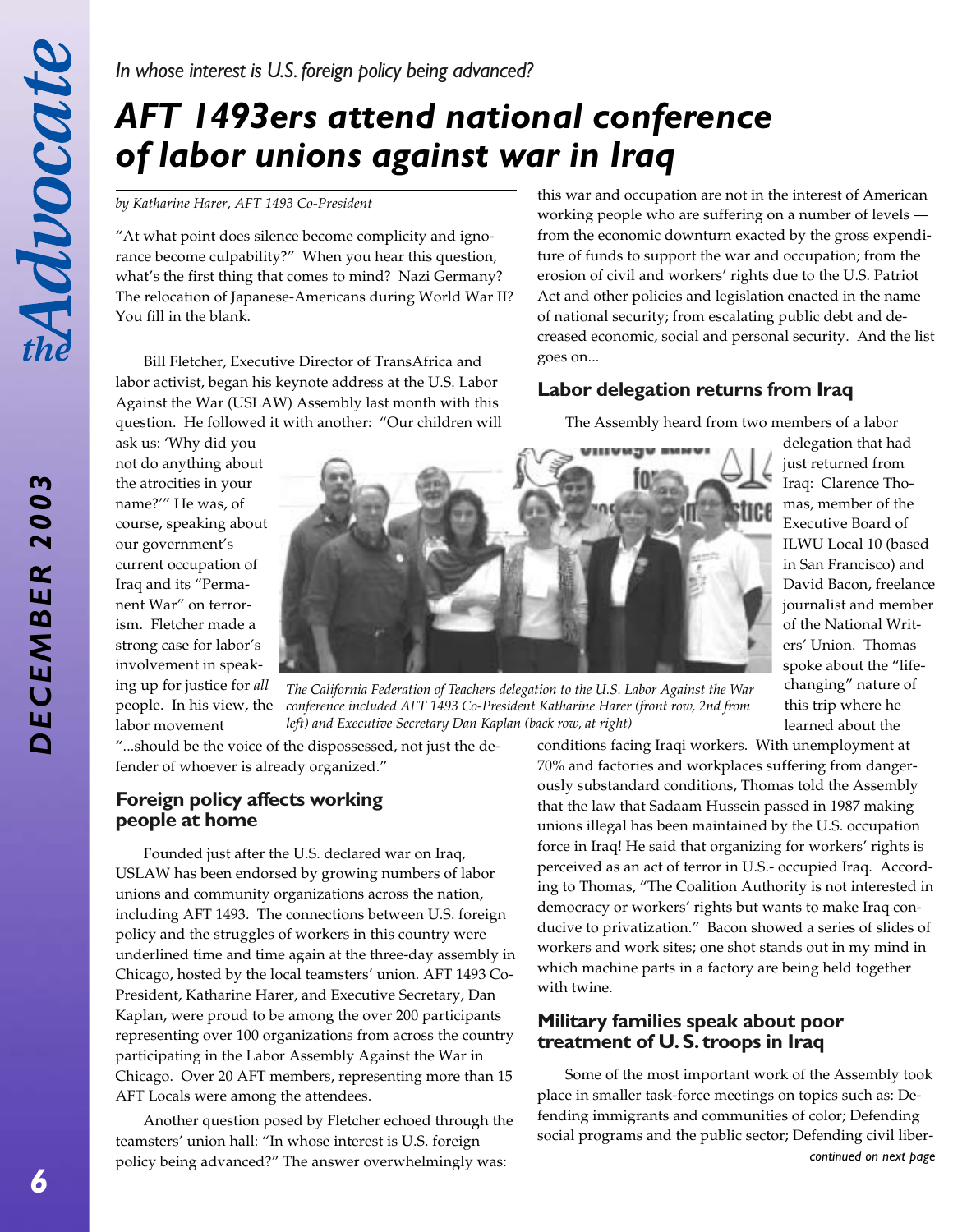Advocate

### *AFTers attend labor anti-war conference*

#### *continued from previous page*

ties and labor rights in the U.S.; Promoting education on war and the economy; and Supporting vets and military families. I attended the task force on vets and military fami-

lies where two mothers spoke about the situations of their sons in Iraq. They spoke about the frustrating postponements of their return to the U.S., about the exorbitant price of phone calls home, about the fear, the low morale among the troops, and the neglectful treatment of wounded reservists when they are shipped back to the U.S. As I listened to the parents of soldiers and the veterans of war, I kept thinking about many of our students — just a class or a paycheck away from the volunteer army of the poor fighting in Iraq.

### **Mission Statement emphasizes policies in the interests of working people**

The Assembly drafted and endorsed a Mission Statement that underscores the principle of protecting the lives and livelihoods of working people *everywhere* and the commitment to advocate, educate and mobilize in the U.S. labor movement against the policies of the U.S. government. The Mission Statement calls for the following:

• A just foreign policy that will bring genuine security and prosperity to U.S. working people

• An end to U.S occupation of foreign countries

• Redirecting the nation's resources from inflated military spending to meeting the needs of working families for health care, education, a clean environment, housing and a decent standard of living

• Supporting our troops and their families by bringing the troops home now

• Protecting workers' rights, civil rights, civil liberties and the rights of immigrants

• Forging solidarity with workers and their organizations around the world

As the military and economic occupation of Iraq continues and the numbers of dead and wounded stack up, it's more imperative than ever that people around the world speak out against U.S. foreign policy. While the Bush administration enacts tax cuts for the wealthy and legislates loop-holes for corporations, American working people face



*Freelance journalist David Bacon, who just returned from Iraq, showed slides of working conditions in Iraq, including this factory in which machine parts are held together with twine*



*This shot by Bacon shows Iraqi policemen defending themselves against an angry crowd of unemployed workers (now over 70% of the Iraqi population)*

domestic chaos — a crumbling economy, unemployment, a broken health-care system, devastating cuts to education and social services and veteran's benefits... This list, too, goes on. "We're plunging into a world of chaos, a world of ruin." But the eloquent Bill Fletcher followed this dire assertion with an affirmation: "U.S. Labor Against the War has opened up a path for redemption."  $\square$